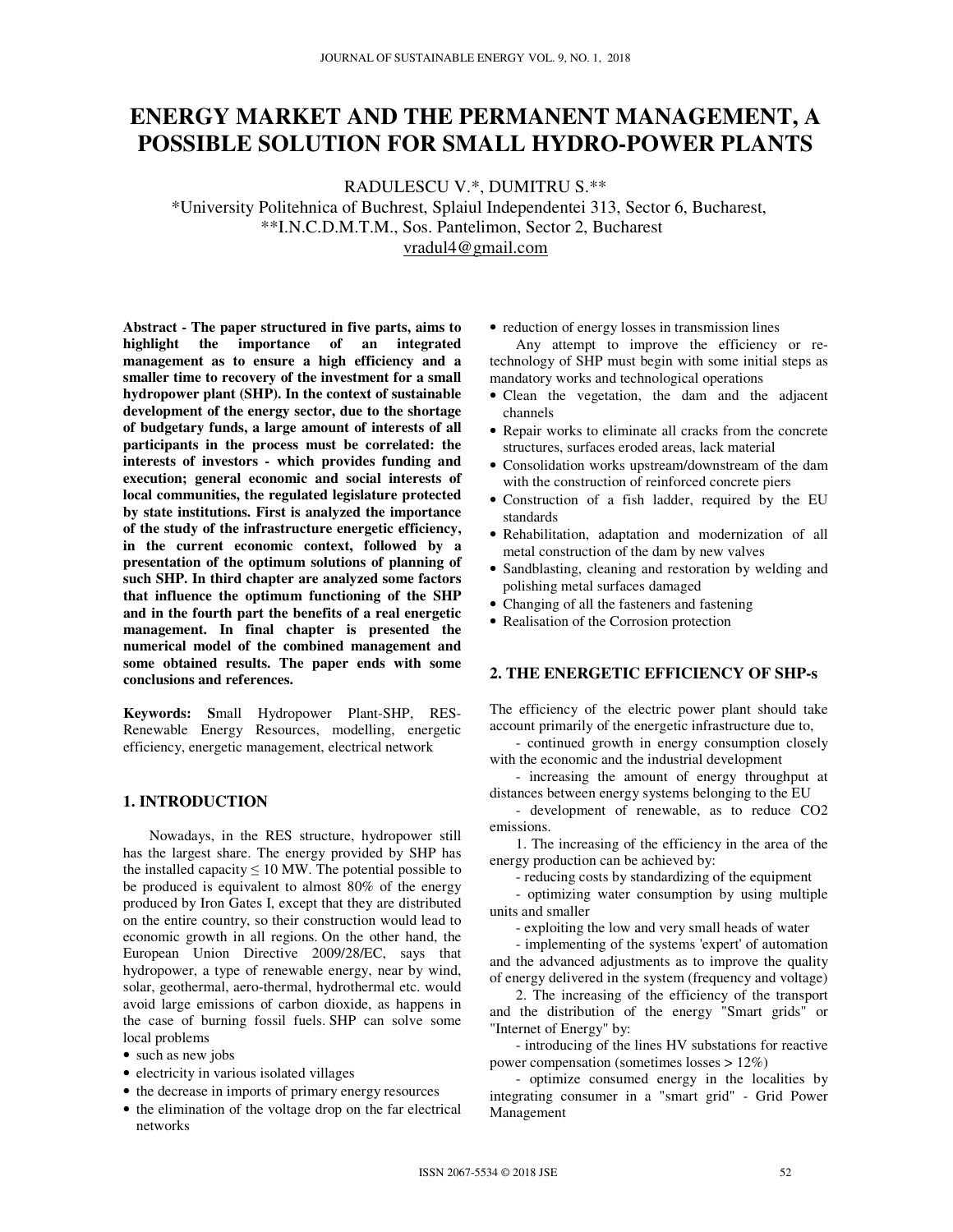- sharing network of the consumers in smaller subnets (decentralized) which can connect/disconnect according to the necessary consumption or according to certain emergency local situations - Smart Distribution

- intelligent connection of small RES.

3. To optimize or to reduce the consumption at large consumers by:

- phasing out the large consumers unprofitable and pollutants

- urban lighting intelligent (street and buildings)

- monitoring and control of all elements connected to the network as smart apparatus, smart home, voltage regulators, pre-set consumption life energy at times when the price / kW is less

4. The energetic efficiency of micro-hydro turbines:

- their design after study and analysis of real data measured at the emplacement, H and Q

- identifying of the energy and of the cavitations zones by laboratory measurements carried out on the model of hydraulic turbine

- manufacturing the equipment with modern machines in 3 and 5 axes

- developing control algorithms that automatically adapt at targeting functioning regimes, operational security and optimal exploitation

- implementing of an automation experts

- operational dispatching remote control (SCADA) and optimization of the operation in cascade system

- connecting and the automation to a specialized system for predictive maintenance and diagnostics remote process

The Expert Functions are routines implemented in software PLC and SCADA, dealing with situations with non-deterministic nature. It processes the information acquired from the process in a "holistic process" (hydro viewed as a whole. The acquired information is handled through the links established between them, in terms of phenomenological issues. All these functions are software algorithms and tend to implement the advanced expertise in holistic process.

Any information is analyzed in connection with all the interconnected elements, which may directly or indirectly affect that situation/ event. As examples:

1. Create of the patterns of the behaviour "typical" for the various parameters of the electric plant or hydroequipment: the upstream pressure of the penstock, active power, temperature and vibrations of certain subparts of the unit. The evolution of the transient process parameters by analysis of the gradient and the steady state, by mathematical modelling of the number of "peaks" up or down over the centreline = occurrences/unit time

2. Implementation of the operation curves to the "optimum spot" (the yield curves), operating as a function of variation curves of the upstream space level

3. Self-adapting of some certain parameters that dictate the dynamics of a process, with the modification of behavioural patterns as electrical noise, the increased vibration, but falling into the range permissible, the temperature increase from baseline but kept still an admissible the beach

4. Statistical analysis (offline) of the behavioural development while imposing the policies parameters of the predictive maintenance (remote analysis and reporting to the client via the Internet or SMS)

5. Complex analysis and diagnosis of the signals from the transducers, electrical noise or vibration of the transducer support, atypical behaviour of the transducer output signal, etc.

6. Algorithms "smart" of management of the multiple units in parallel with the follow-up simultaneous targeting scenarios and estimation of the power available in each aggregate, the starting or charging power of the aggregates in which the machine turns, at better working parameters (vibration, noise, stability) etc.

# **3. THE FACTORS AFFECTING THE OPERATION OF SHP**

## **1. Natural Factors**

## - **Geological conditions**

The rivers supply from the groundwater is determined by the geological conditions. Without a thorough geological survey, the general information collected from the specialized maps (geological, tectonic sketch, general geological profile, geo-morphological) give a first insight of the potential contribution of groundwater flow.

#### - **The Relief**

The relief variation with the altitude of the climate factors and of all the other physical and geographical conditions directly influences the leak. Since there is a direct link between the average height and the hydrological regime, it may be determined by estimation with simple methods as the annual average flow based on the statistical data. There is a strongly report expressed statistically between the average height and other characteristics of the leak (minimum leakage, maximum leakage, flow distribution during leaking, solid leak)

## - **The micro-relief**

It has a strong influence on the volume flow, and depends on the amount of water retained on the soil surface and therefore of the size of losses through evaporation and infiltration.



**Fig. 1. Available flow rate for SHP** 

#### **2. The influence of the distribution network**

The demographic density can influences in the direction of the penalty indicators, of the initial investment, estimated for the preparation and execution of the investment, but can improves the financial indicators of the project, during the commercial operation. Other difficulties may appear in: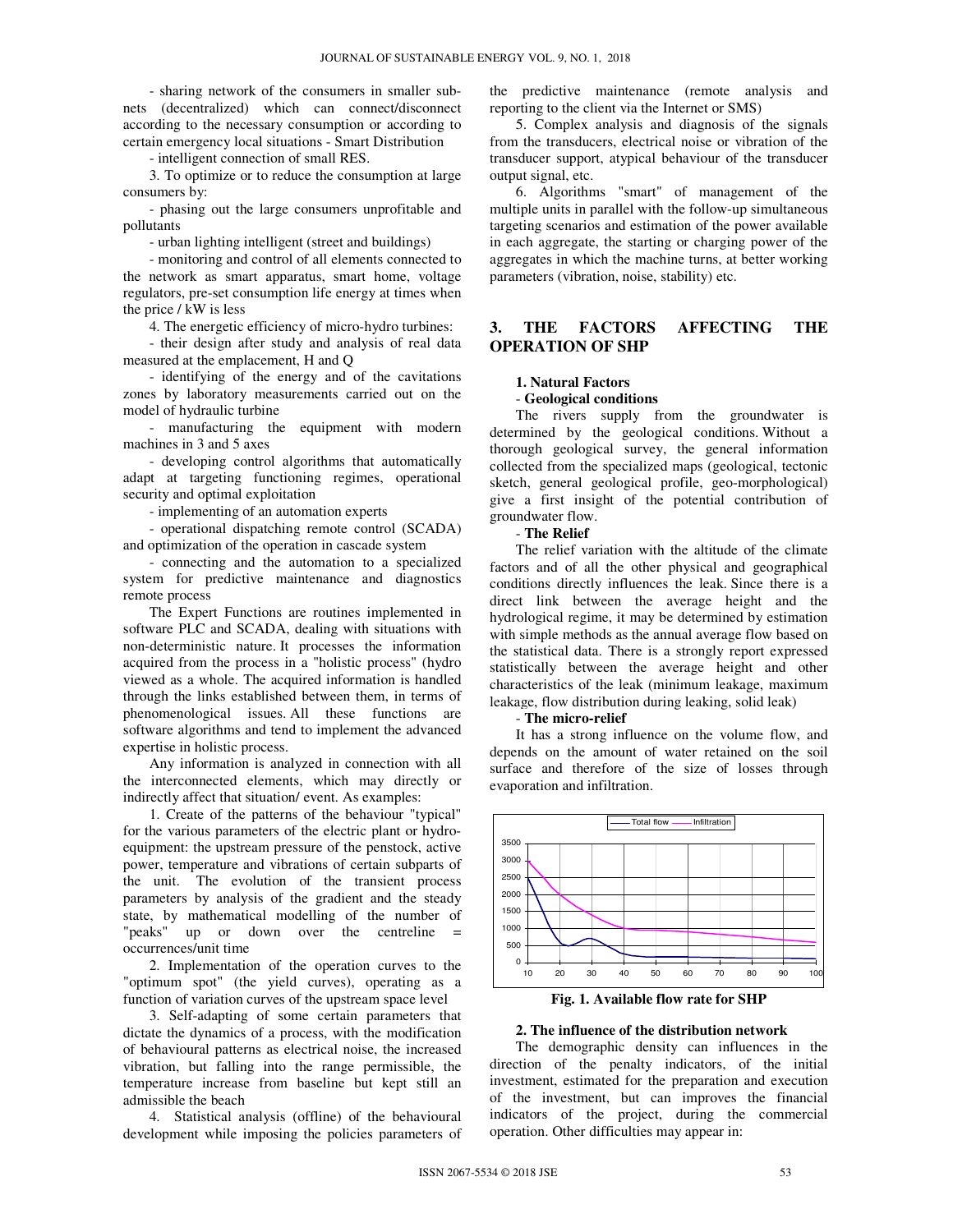- defining the issues of land on which to place energy objectives,

- the limitations of the access directly on the site,

- the possibility of the retail of the produced electricity,

- the further future development of the activity connected with the providing of the interest distribution for the operator as to develop an integrated management of the network.

#### **3. Choosing of the turbine type**

The selection of the turbine type is essential. It is pre-determined according to the analysis parameters of the site (Q, H) and to direct the information, in longitudinal profile and the arrangement in plane, the quality of the processed water, like the turbidity, of the operating conditions imposed in time of the flow (daily, seasonal, annual)on the distribution, and finally the socio - economic local conditions.

# **4. THE ADVANTAGES OF THE ENERGETIC MANAGEMENT**

First, must be assured a Management of the energy demand DSM-Demand - Side Management.

DMS assume to identify and implement initiatives that improve utilization of the production capacity of the provider by altering with the characteristics of the energy demand. Modern tracking in real time of the behaviour of the electricity network, with automatic SHP may be realised with programs, providing an energy management. They allow the optimal leadership of the local/regional energy systems with higher energetic efficiency by ensuring the demands of the power quality electricity, supplied to consumers.

Intelligent monitoring systems ensures

- a remote reading of energy meters

- a centralized load control consumer by changing the load curve of the system

- a control of the disturbances introduced by the consumer network

- a centralized control for changing tariffs / prices

- an automated billing.

| Producing                                                                                                                                                   | Consuming                                                                                                                                                  |  |  |  |
|-------------------------------------------------------------------------------------------------------------------------------------------------------------|------------------------------------------------------------------------------------------------------------------------------------------------------------|--|--|--|
| Ensuring adequate energy                                                                                                                                    | <b>Ouantities</b> accepted                                                                                                                                 |  |  |  |
| production                                                                                                                                                  | Control required                                                                                                                                           |  |  |  |
| Flexibility of the offer in<br>planning/production in the<br>medium and long term                                                                           | Knowledge / estimation of the<br>consumption trends                                                                                                        |  |  |  |
| Optimizing the production<br>planning and supply                                                                                                            | - demand forecast - daily load<br>curves, week timetables<br>-flattening, filling gaps, transfer<br>the load from peak hours in the<br>hours of low demand |  |  |  |
| Compliance with quality<br>indicators correlated with<br>consumer input frequency<br>disturbances, temporary and<br>transient surges, supply<br>disruptions | Secondary indicators - rapid<br>fluctuations of voltage<br>unbalance, non-sinusoidal<br>regimes                                                            |  |  |  |
| Dispatching and common<br>commercial offer                                                                                                                  | monitoring of the tender request                                                                                                                           |  |  |  |

#### **Table 1. The advantages of the energetic management**

As to determine the annual average flow Q in the natural conditions, are used for correlating, at least three simplified method.

#### **1. Utilization of the graph curves**

Connect the multi-layer average flow (mm) and the average altitude.

- it is determined from the statistic data from the catchments area  $F(Km^2)$  connected with the average elevation of the basin  $H_m$  (m).

- from the local map is determined the water courses A with a multi-annual average flow, calculated:

$$
Q_m(m^3/s) = \frac{F(km^2) \times H_m(mm) \times 10^{-3}}{T(s)}
$$
 (1)

T – Time reference in seconds

#### **2. The Method of the water balance**

Notation: the Annual average of river leakage  $Y_0$ , The surface Leakage  $S_0$ , the Groundwater flow  $U_0$ , the Wetting annual average of soil  $W_0$ , the Feed rate underground river  $K_{u0}$ .

$$
K_{u0} = \frac{U_0(1)}{W_0} \Rightarrow Y_0 = S_0 + K_{u0} \times W_0
$$
 (2)  

$$
Y_0 = S_0 + U_0(2)
$$

By using of the schematic map, of the territorial distribution of the component of the hydraulic balance, are obtained the corresponding values of the geographical position of the surface stream. As it follows: From the full surface runoff layer it was extracted the value  $S_0$ (mm). From the map of the geographical spread of the total soil, the moisture, it is extracted the value  $W_0$ (mm). From the map of the power, the underground distribution coefficient is extracted the  $K_{u0}$  value. By substituting, the values extracted from the above point  $Y_0$ may be estimated the average annual average flow.

#### **3. Method of hydrologic balance**

Notation: X0 - average annual rainfall, Y0 - average annual flow, Z0 - the annual average evaporation from land, surface evaporate-transpiration

$$
X_0 = Y_0 + Z_0(1) \Rightarrow Y_0 = X_0 - Z_0 \tag{3}
$$

From the precipitations map corresponding to the receiving containers is extracted the value  $X_0$ . From the map distribution, of the total average of evaporatetranspiration, it is extracted the value  $Z_0$ . By introducing the extracted values in (3) is obtained the average annual runoff value  $Y_0$  (mm) and determined the annual average flow rate.

# **5. NUMERICAL MODELLING**

As a study case were selected three rivers from the Ialomita river hydrologic catchments. In Table 2 are mentioned the main values used for modelling.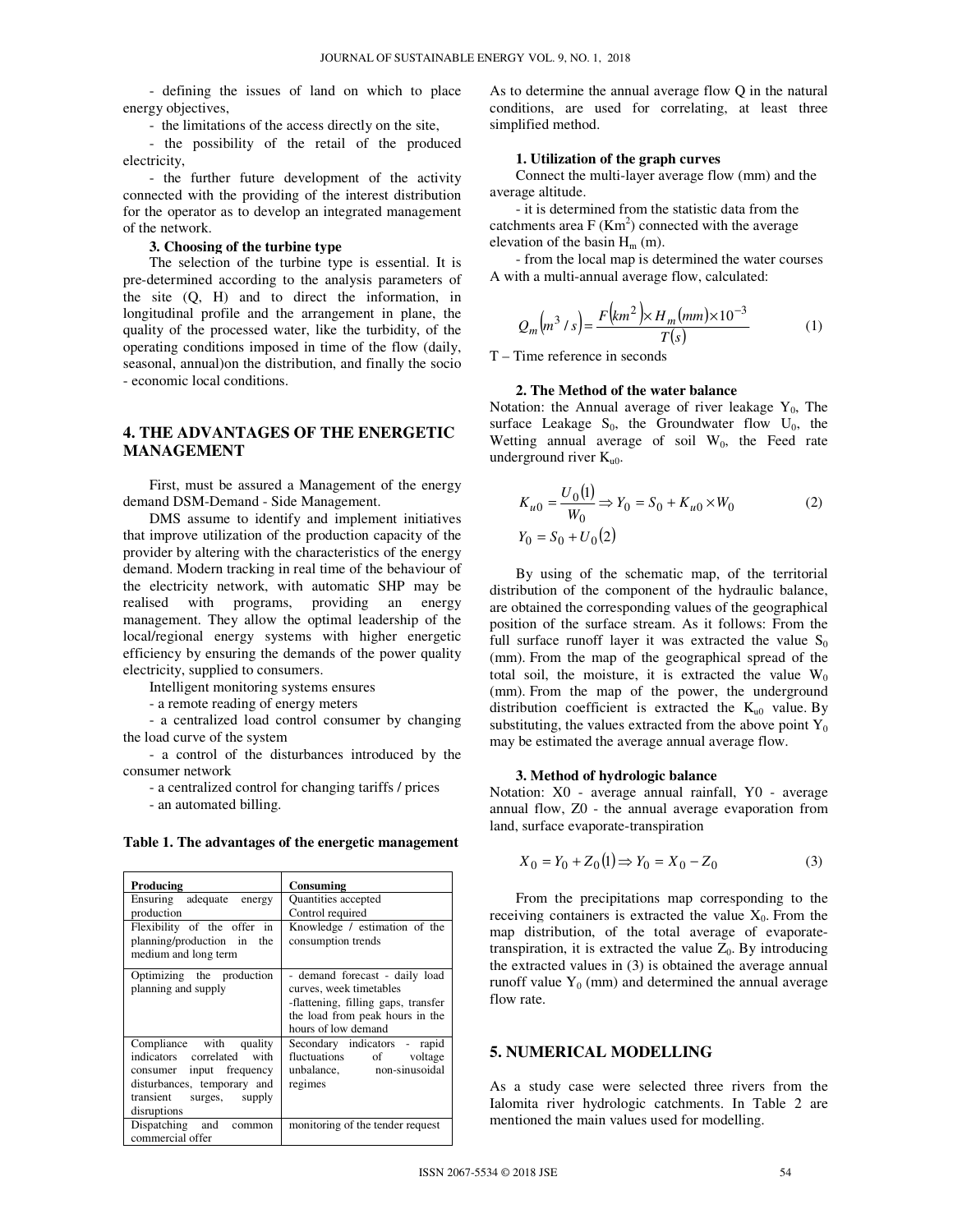**Table 2. The selected data-base as input for modelling** 

| <b>Entrance data</b>                                         |      |      |      | <b>Measured values Calculated values</b> |      |      | Errors $9\%$ ) |        |    |
|--------------------------------------------------------------|------|------|------|------------------------------------------|------|------|----------------|--------|----|
|                                                              | R1   | R2   | R3   | R1                                       | R2   | R3   | R1             | R2     | R3 |
| Annual average<br>flow $Q_m$ , $[m^3/s]$                     | 0.24 | 0.42 | 0.45 | 0.24                                     | 0.39 | 0.45 | 1.25           | $-6.3$ |    |
| Minimal flow $Q_{min}$<br>$\left[\text{m}^3/\text{s}\right]$ | 0.06 | 0.09 | 0.08 | 0.05                                     | 0.09 | 0.08 | $-19.7$        | $-6.4$ |    |
| Maxim flow<br>$Q_{\text{max.1\%}}$ [m <sup>3</sup> /s]       | 66   | 96   | 103  | 71                                       | 113  | 127  | 7.57           | 17.7   | 23 |

For numerical modelling was selected the Ialomita river basin. Here it was applied the software Vapidro- ASTE, which generates hydro-graphic network of the area of interest, as in Figure 2, using the terrain implemented as input, based on the field maps. It is able to locate the best position of the water supply and for the hydropower plant, optimized in technically and economic.



**Fig. 2. The basin of Ialomita River** 

In this stage, the entered data values necessary to perform the hydrological analysis are the average multiflow rate, the captured flow and the returned flow.



## **Fig. 3. The necessary data of the Ialomita river: redmeasured, blue-captured, green-returned flow rate**

Consequently, the necessary data are introduced for the financial analysis: the equipment costs, the maintenance costs, the costs of execution and to perform the cost-benefit analysis. In Figure 4 is presented the utile water fall along the riverbed, determined by numerical modelling and the realized SHP.

By numerical modelling, it is estimated the installed capacity for possible SHP plants, the total annual energy able to be produced, the total costs for realization, the benefits, the cost-benefit analysis and finally the amortization period.

All the economical optimizations are performed and the results are transposed in a graphic form. Technical and economic optimization results consist of the most favourable locations for positioning of the hydroelectric power plant and of the water intakes for the new SHPs,

#### as mentioned in Figure 5.



**Fig. 4. The real and the modelled utile fall** 



**Fig. 5. The Possible developments, green-hydropower power plant, red-water intakes** 

The others two rivers selected for analyze are Teleajen River and Prahova River. For each one were made the same calculations as for Ialomita River. In Table 3 and Table 4 are presented some obtained results.

|  |  | Table 3. The main parameters |
|--|--|------------------------------|
|--|--|------------------------------|

| Nr             | Data parameters                  | Method                   | R1   | R <sub>2</sub> | R <sub>3</sub> |
|----------------|----------------------------------|--------------------------|------|----------------|----------------|
|                |                                  |                          |      |                |                |
| $\mathbf{1}$   | Area $F_{BH}$ [km <sup>2</sup> ] | Plane map                | 10   | 16             | 18             |
| $\overline{c}$ | Average Altitude $H_m$           | Direct read              |      |                |                |
|                | [m]                              |                          | 1000 | 1200           | 1500           |
| 3              | Average Length $L_m$             | Direct                   | 5100 | 3800           | 4400           |
|                | [m]                              | measurement              |      |                |                |
| 4              | Cote upstream $C_{am}$           |                          |      |                |                |
|                | [mdM]                            | Direct read              | 810  | 850            | 800            |
| 5              | Cote<br>upstream $C_{av}$        |                          |      |                |                |
|                | [mdM]                            | Direct read              | 608  | 700            | 600            |
| 6              | Crude fall $H_{br}[m]$           | Calculation              | ä,   | ä,             | ä,             |
| $\overline{7}$ | Annual average flow              |                          |      |                |                |
|                | layer Y <sub>0</sub> [mm]        | Direct read <sup>1</sup> | 800  | 840            | 820            |
| 8              | Surface<br>leakage               |                          | 400  | 440            | 420            |
|                | $S_0$ [mm]                       | Direct read <sup>2</sup> | 500  | 510            | 500            |
| 9              | Evapor-transpiration             |                          | 280  | 280            | 280            |
|                | $Z_0$ [mm]                       | Direct read <sup>3</sup> | 340  | 300            | 320            |
| 10             | The total wet soil               |                          | 710  | 700            | 700            |
|                | $W_0$ [mm]                       | Direct read <sup>4</sup> | 700  | 700            | 700            |
| 11             | Underground                      |                          | 0,36 | 0.4            | 0,38           |
|                | alimentation                     | Direct read <sup>5</sup> | 0,4  | 0.4            | 0,42           |
|                | coefficient $K_{u0}$ [mm]        |                          |      |                |                |
| 12             | Average<br>annual                |                          |      |                |                |
|                | rainfall $X_0$ [mm]              | Direct resd              | 1000 | 1100           | 1200           |
| 13             | Minimum<br>leakage               |                          |      |                |                |
|                | $q_{min}$ [l/sxkm <sup>2</sup> ] | Direct read <sup>5</sup> | 4,8  | 5,5            | 4,2            |
| 14             | flow<br>Minimum                  |                          |      |                |                |
|                | $Q_{\text{min}}[m^3/s]$          | Calculation              | 0.04 | 0.08           | 0.08           |

Where:<sup>1</sup>=Y<sub>0</sub>=f(H<sub>m</sub>),<sup>2</sup>=S<sub>0</sub>=f(H<sub>m</sub>),<sup>3</sup>=Z<sub>0</sub>=f(H<sub>m</sub>),<sup>3</sup>=W<sub>0</sub>=f(H<sub>m</sub>)

4 = Ku0=f(Hm), <sup>5</sup> =qmin=f(Hm),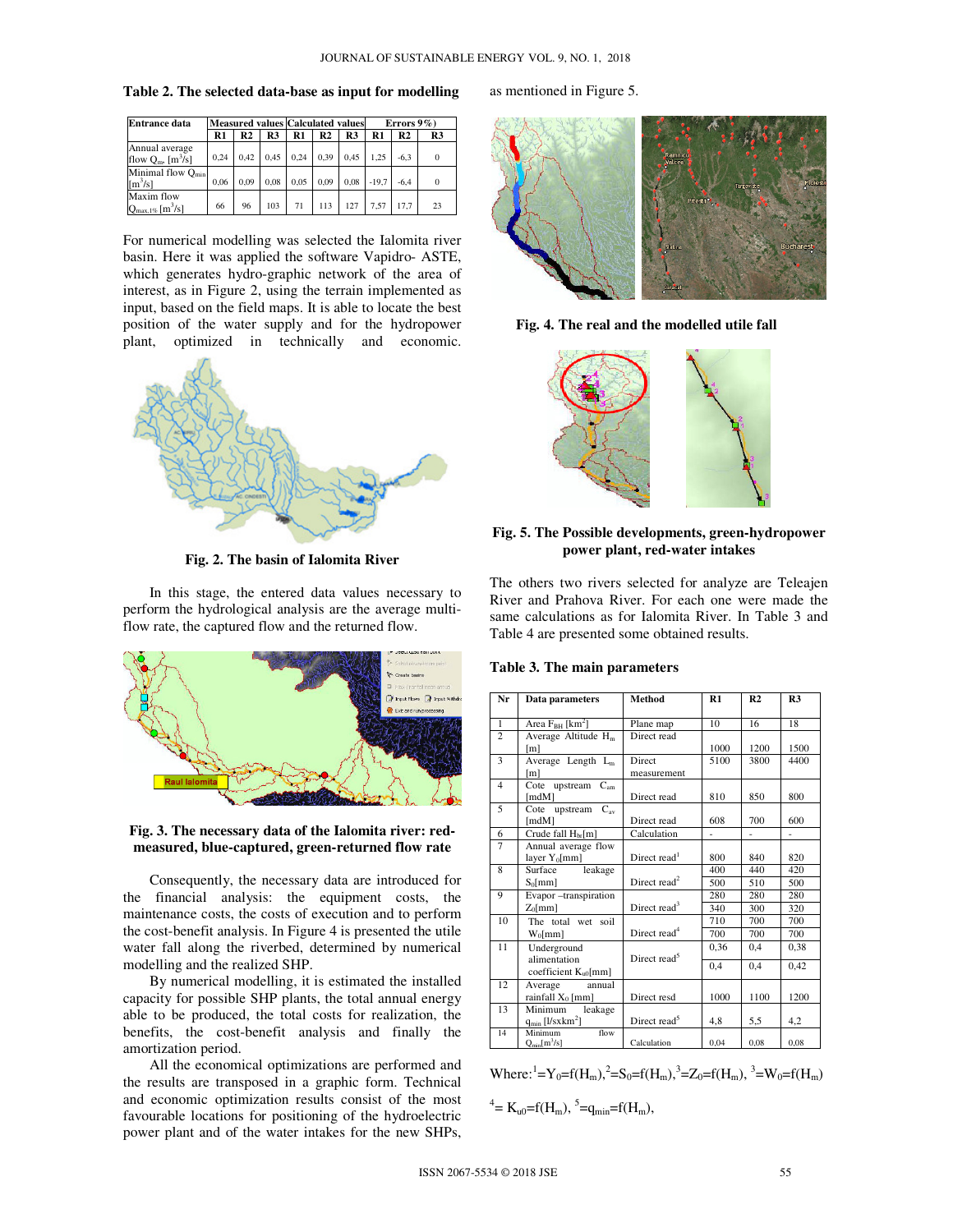## **Table 4. The Calculated values**

| Nr            | Data parameters             | R1   | R <sub>2</sub> | R <sub>3</sub> | Formula                                      |  |
|---------------|-----------------------------|------|----------------|----------------|----------------------------------------------|--|
|               | $F_{BH}$ [km <sup>2</sup> ] | 10   | 16             | 18             | Confirmed by statistic data                  |  |
| $\frac{2}{3}$ | $H_{med}$ [m]               |      | 1300<br>1400   | 1350           | Confirmed by statistic data                  |  |
|               | $L_m$ [m]                   |      | 4700<br>3500   | 400            | Correlated with decreasing<br>altitude       |  |
| 4             | $Cam$ [mdM]                 |      | 820            | 802            | Confirmed GPS                                |  |
| 5             | $C_{\rm av}$ [mdM]          |      | 670            | 610            | Confirmed GPS                                |  |
| 6             | $H_{br}[m]$                 | 210  | 150            | 192            | $H_{\rm br} = C_{\rm am} - C_{\rm av}$       |  |
| 7             | $Y_0$ [mm]                  |      | 780            | 790            | Adopted minimum value                        |  |
| 8             | $S_0$ [mm]                  | 450  | 470            | 450            | Adopted average value                        |  |
| 9             | $Z_0$ [mm]                  | 290  | 280            | 280            | Adopted average value                        |  |
| 10            | $W_0$ [mm]                  | 700  | 704            | 706            | Confirmed value                              |  |
| 11            | $K_{u0}$ [mm]               |      | 0,38<br>0,4    | 0.39           | Adopted average value                        |  |
| 12            | $X_0$ [mm]                  | 1100 | 1050           | 1100           | Consider arithmetic mean                     |  |
| 13            | Annual<br>$average'$ )      |      | 0,253 0,405    | 0,456          |                                              |  |
|               | flow $Q_m[m^3/s]$           |      | 0,220 0,380    | 0,418          | $\overline{c}$                               |  |
|               |                             | 3,   | 0.256 0.410    | 0,462          |                                              |  |
| 14            | $Q_{\text{min}}[m^3/s]$     |      | 0.049 0.088    |                | 0.0756Calculation                            |  |
| 15            | specific<br>Max.            | flow |                |                | Extrapolation                                |  |
|               | rate insurance of 1%        | 71   | 113            | 27             | $O_{\text{max}}$ =7100 l/s x km <sup>2</sup> |  |

<sup>1</sup>) Direct Method

$$
T_s = (8760 \times 3600)[s]
$$
 and  

$$
\frac{F(km^2) \times Y_0(mm) \times 10^3}{(4)}
$$
 (4)

 $\overline{T_s(s)}$ 

<sup>2</sup>) Water balance method-Variant I

$$
\frac{F(km^2)\times (S_0 + K_{u0} \times W_0) \times 10^3}{T_s(s)}
$$
(5)

<sup>3</sup>) Water balance method-Variant II

$$
\frac{F(km^2)\times (X_0 - Z_0)\times 10^3}{T_s(s)}
$$
(6)

$$
q_{\min} (l / s \times km^2) \times F (km^2) \times 10^{-3}
$$
 (7)  
Further, some numerical results in Figures 6, 7, 8, 9, 10



**Fig. 6. The Flow duration curve** 



**Fig. 7. The Efficiency curve**



**Fig. 8. Flow and Power duration curves**



**Fig. 9. Cumulative cash flow** 



**Fig. 10. Benefits and Cost breakdown** 

## **5. CONCLUSION**

SHP-s, represent a distinct category, both in terms of technical and financial as to use the relatively small hydraulic energy resources. They are ideal for promoting the interests of the local communities/industry by small and medium/self-producers/entrepreneurs. They respond to the requirements of a sustainable development and of the optimization of the geographical areas, both in socio-<br>economic and to the environment domains. and to the environment domains. Consequently, may be included, the financial and the economic aspects of competitiveness, now included into open market energy. SHP-s can be the basis for reliability, suitability, regional electricity, and systems security. In terms of establishing the criteria of efficiency of water utilisation, considered as a limited resource, the energy recovery by building an optimum SHP represent a social cost-benefit ratio.

SHP, a solution to recovery of a body of water and has many advantages: